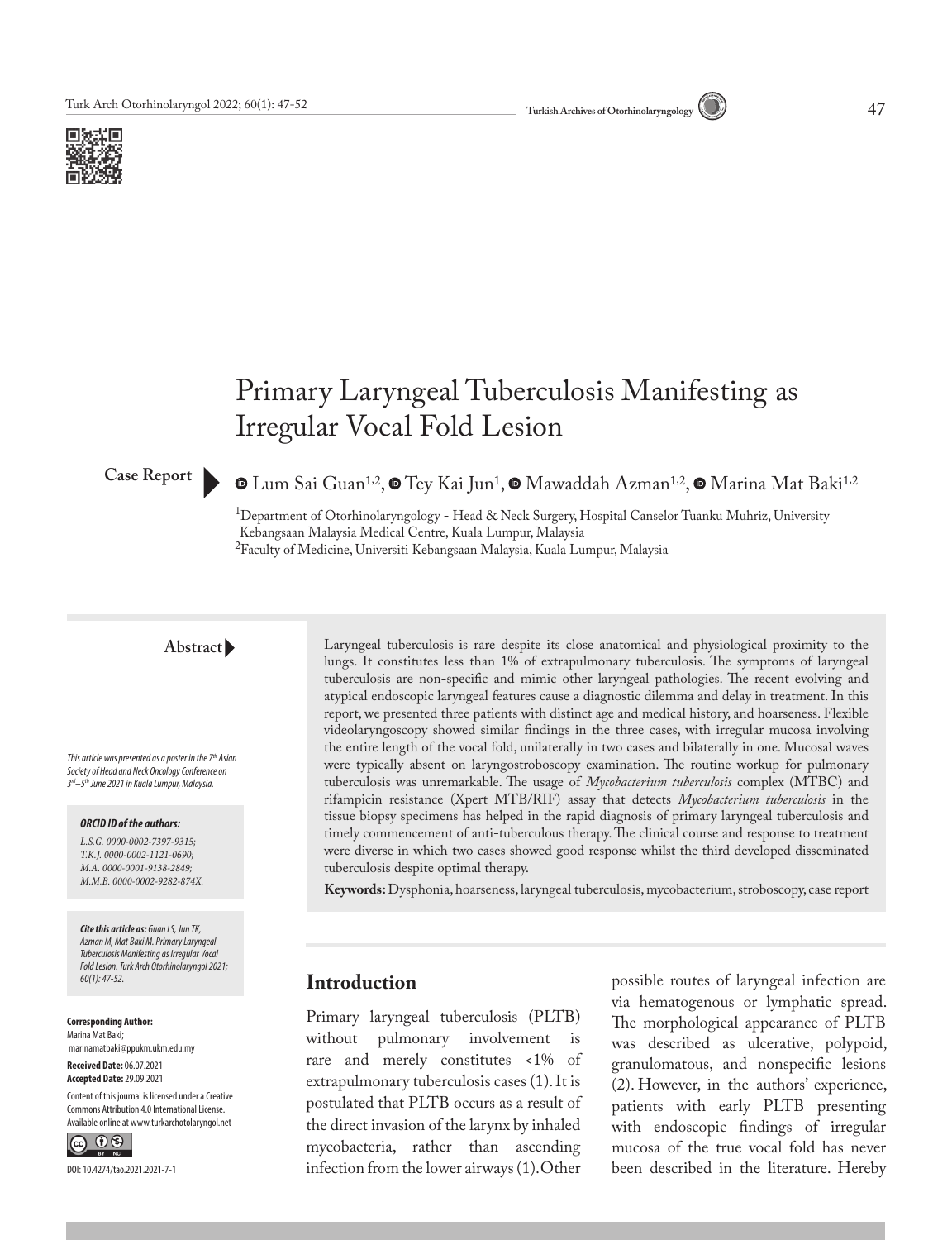the authors present three PLTB cases together with their laryngoscopic images which depicted similar findings but with contrasting clinical outcomes.

## **Case Presentation**

**Case 1:** A 31-year-old female presented with worsening hoarseness accompanied by voice fatigue and irritative dry cough for one month. Otherwise, she had no shortness of breath, dysphagia, laryngopharyngeal reflux (LPR) or constitutional symptoms. She was not immunocompromised and had no history of close contact with patients who had pulmonary tuberculosis (PTB). On examination, she had hoarseness at a GRBAS score of G2R1B2A1S1 (G, overall dysphonia; R, roughness; B, breathiness; A, asthenia; and S, strain), the main component being breathiness. The maximum phonation time (MPT) was seven seconds. There was no stridor or signs of respiratory distress. Videoendoscopy and laryngostroboscopy (Pentax Medical, Japan & US) examination showed irregular mucosa involving the entire length of the right vocal fold with absent mucosal wave (Figure 1). Otherwise, the mobility of both vocal folds was normal and symmetrical, and the glottic airway was patent. Infective and inflammatory markers such as total white cell count (TWC) and total erythrocyte sedimentation rate (ESR) were normal. Other routine tuberculosis workups such as sputum for acid-fast bacilli (AFB) smear, chest radiograph and Mantoux test (Tuberculin skin test) were unremarkable. Direct laryngoscopy and examination under general anaesthesia (EUA) revealed irregular mucosa with some cobblestone appearance of the right vocal fold. Endolaryngeal microsurgery (ELMS) and subepithelial incisional biopsy of the right vocal fold lesion with a precision technique was performed using microlaryngeal instruments (Figure 2). The lesion was found confined to the epithelial layer of the vocal fold, sparing the vocal ligament. The incised mucosa was friable and it was sent for a rapid molecular



Figure 1. Endoscopic image of Case 1 shows irregular mucosa lesions along the entire length of the right vocal fold with cobblestone appearance (arrow)

biological diagnostic test to detect *Mycobacterium tuberculosis* complex (MTBC) and rifampicin resistance (Xpert MTB/ RIF assay). The result that was ready in 24 hours revealed positive for MTBC and negative for rifampicin resistance. Anti-tuberculous therapy was commenced immediately. Histopathologic examination (HPE) of the specimen, which was completed two weeks later, reported chronic granulomatous inflammation with negative Ziehl-Neelsen stain. Her hoarseness improved significantly during the two-month follow-up. Repeat laryngostroboscopy showed a return of mucosal wave and resolved mucosal lesion over the affected vocal fold (Figure 3). She continued to improve and completed the anti-tuberculous treatment.

**Case 2:** A 70-year-old male, a chronic ex-smoker with underlying hypertension, diabetes mellitus, presented with persistent hoarseness for one-month and preceding dry cough. For the past two years he had LPR symptoms that were treated medically. There was no constitutional symptom or history of contact with PTB patients. On examination, he was identified to have dysphonia with a score of G3R3B0A1S2, with a main component of roughness. MPT was 16 seconds. There was no stridor or palpable cervical lymphadenopathy. Videoendoscopy and laryngostroboscopy revealed findings almost similar to those of Case 1, in which there was irregular mucosa involving the entire length of the right vocal fold with absent mucosal wave (Figure 4). The vocal folds were mobile and the glottic airway was patent. TWC and ESR were not raised and other PTB investigations such as chest radiograph, sputum examination and Mantoux test were unremarkable. Direct laryngoscopy



**Figure 2.** Subepithelial incisional biopsy of the right vocal fold (arrow) was performed under direct laryngoscopy via ELMS, preserving the vocal ligament ELMS: Endolaryngeal microsurgery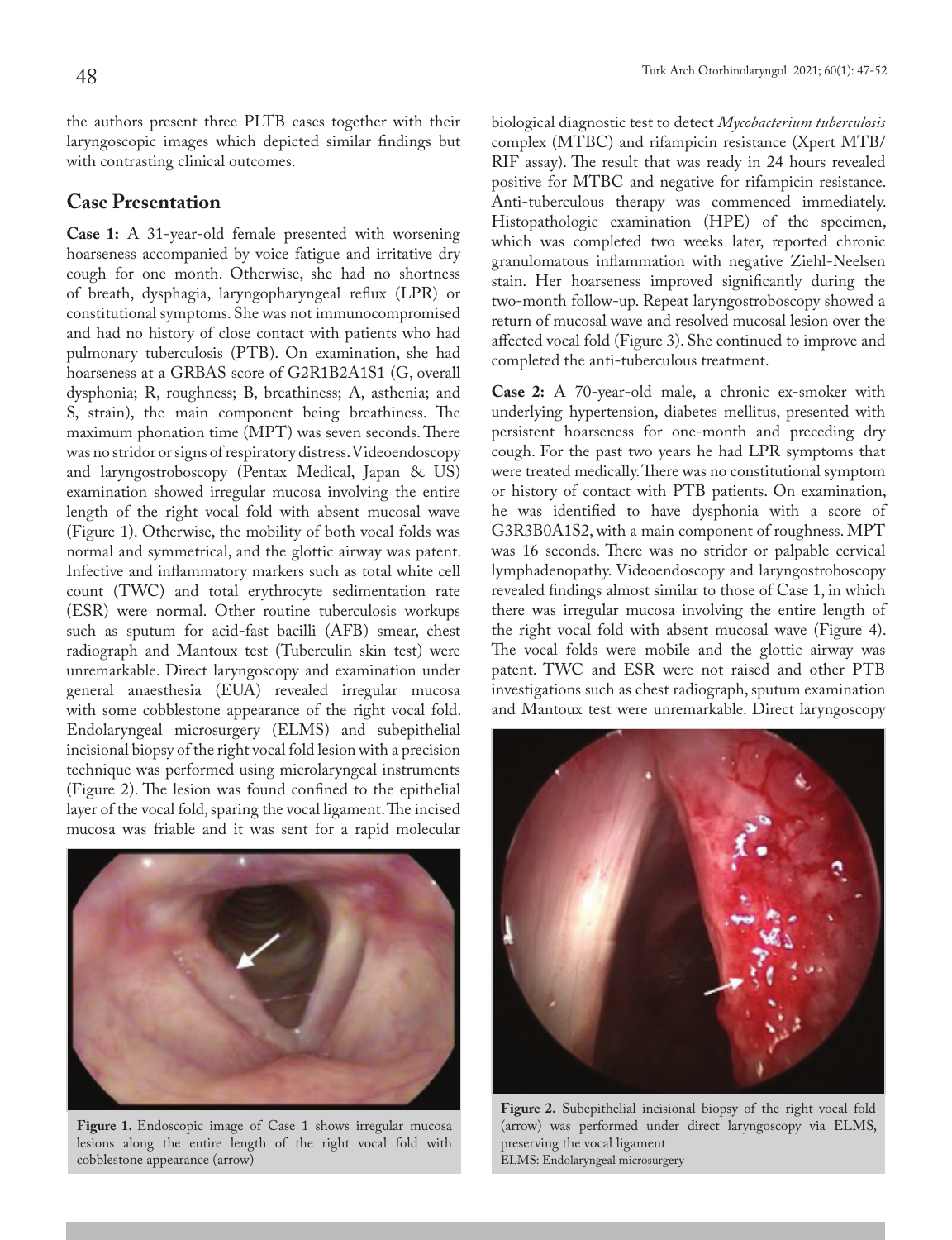and EUA revealed irregular mucosa with slough on the right vocal fold. Incisional biopsy was taken via ELMS with a precision technique, preserving the vocal ligament (Figure 5). Xpert MTB/RIF assay revealed positive detection of MTBC without rifampicin resistance. He was started on anti-tuberculous therapy right away, but unfortunately developed intolerance to the medication, complicated with acute kidney injury and hepatitis. HPE revealed chronic granulomatous inflammation with necrotic tissue and Langhans type multinucleated giant cells seen (Figure 6). There was no AFB seen on Ziehl-Neelsen stain. Human immunodeficiency virus (HIV) and viral hepatitis screening



Figure 3. Endoscopic image of Case 1 shows resolved mucosal lesion over the affected vocal fold (arrow) after two months of antituberculous therapy



**Figure 4.** Endoscopic image of Case 2 shows irregular mucosa lesions along the entire length of the right vocal fold with erythema (arrow)

tests were negative. Two months later the disease progressed and disseminated as he developed PTB with pneumothorax and TB meningitis. He had an acute cardiac event while nursed in the intensive care unit and required tracheostomy due to prolonged ventilation with poor neurological recovery. He was eventually discharged home and dependent on long-term positive pressure ventilation via tracheostomy, making his condition not suitable for reassessment using laryngostroboscopy.



**Figure 5.** Direct laryngoscopic image shows subepithelial incisional biopsy of the right vocal fold lesion was performed, preserving the vocal ligament



**Figure 6.** Histopathologic image shows granuloma composed of a collection of epithelioid histiocytes rimmed by lymphocytes and plasma cells with Langhans type multinucleated giant cells (asterisk) (H&E, x400)

H&E: Hematoxylin and eosin stain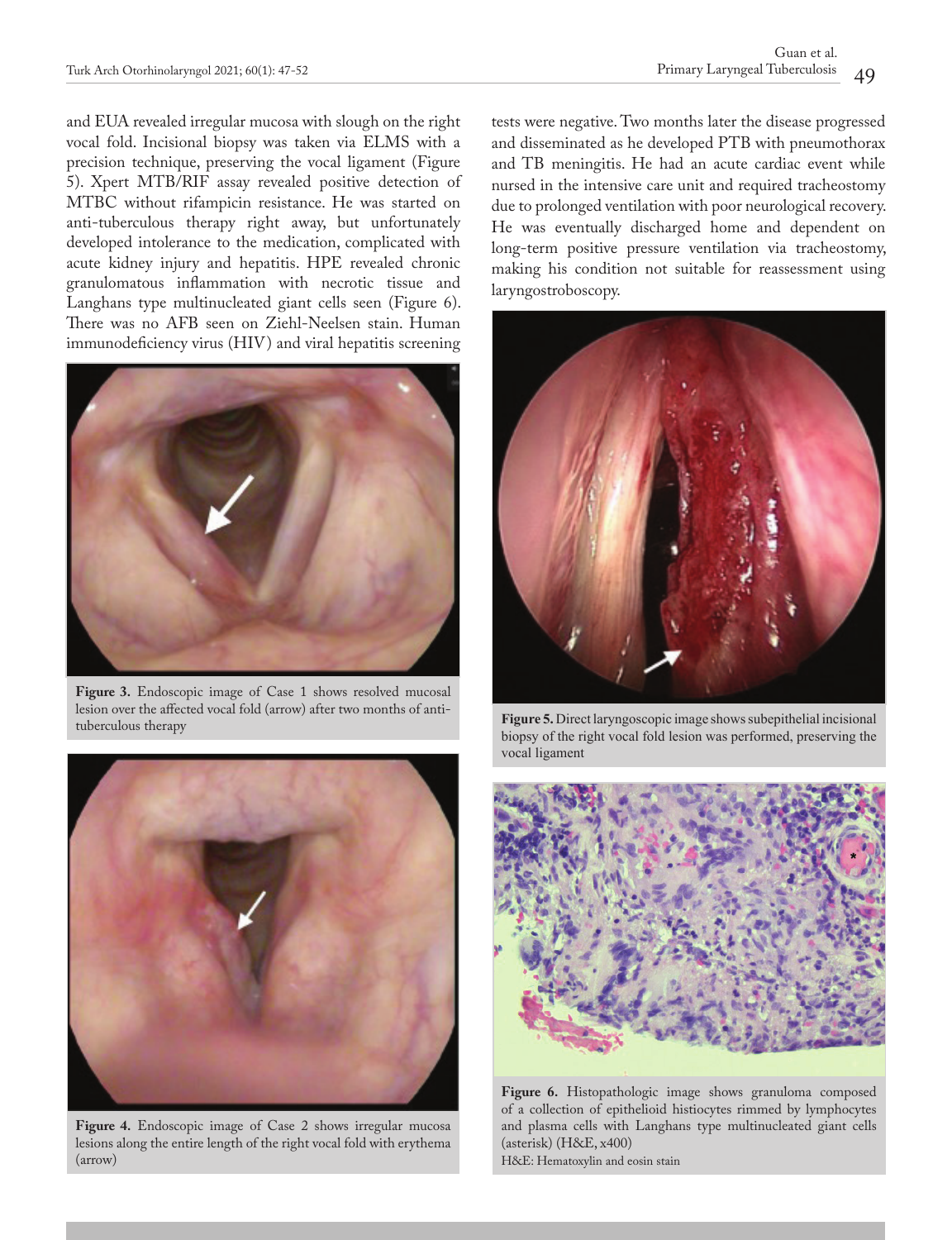**Case 3:** A 73-year-old male with underlying diabetes mellitus and hypertension, presented with a two-year history of hoarseness worsened over the past six months, associated with poor voice projection. There was no constitutional symptom or history of contact with PTB patients. Examination revealed dysphonia G2R2B0A1S1, with a main component of roughness. MPT was two seconds. There was no stridor or palpable cervical lymph node. Videoendoscopy showed thickened whitish mucosal lesion over the entire length of both vocal folds, without abnormal perpendicular vessels seen. Laryngostroboscopy examination showed an absent mucosal wave bilaterally. Chest radiograph and Mantoux test results were normal. ESR and TWC were not raised. Direct laryngoscopy and EUA showed irregular mucosa and slough on both vocal folds, with cobblestone appearance on its posterior third (Figure 7). Vocal fold lesions were biopsied via ELMS, preserving the vocal ligament. Xpert MTB/RIF assay of the specimen revealed positive detection of MTBC, and treatment was initiated within 24 hours. The result of the histopathologic examination of the biopsy specimen revealed chronic granulomatous inflammation with caseous necrosis. Numerous AFBs were seen on the Ziehl-Neelsen stain (Figure 8). He showed good response to anti-tuberculous therapy. The hoarseness had improved at the one-month follow-up visit. Repeat laryngostroboscopy showed a return of mucosal wave over both vocal folds. Presently he is followed up at another hospital because of logistic reasons.



**Figure 7.** Direct laryngoscopy image of Case 3 shows whitish thickened mucosal lesion over the entire length of left vocal fold (arrow) and cobblestone appearance at the right posterior third (arrowhead)

## **Discussion**

Laryngeal tuberculosis is the most common granulomatous disease of the larynx (1). The incidence of PLTB has increased following the resurgence of tuberculosis globally with a changing trend of clinical manifestations. Primary laryngeal tuberculosis is prevalent in the fifth to sixth decades of life with male predominance. Hoarseness (80%– 100%) and odynophagia/dysphagia (55%–100%) are the most common presentations whilst dry cough (11%–45%) and constitutional symptoms are uncommon (3).

The risk factors for PLTB include HIV infection, diabetes mellitus, immunosuppressive therapies, tobacco smoking, alcoholism, drug abuse, malnutrition and poor socioeconomic status (4). In the present case series, the main risk factor was diabetes mellitus, however it was well controlled with medications. None of the three patients had a history of close contact with TB patients or of excessive alcohol use, and their HIV statuses were negative.

PLTB frequently involves the true vocal folds (3, 5, 6). However, the morphological description varies with the preponderance of single exophytic or ulcerative lesion at the vocal fold (67%–73%) (2). Hematogenous spread is associated with polypoid and non-specific lesions. The atypical manifestations that mimic neoplasm, laryngitis and polyp often result in misdiagnosis (3). To the extent of the authors' experience and knowledge, PLTB presenting as an isolated irregular mucosa at the true vocal fold has not been previously described in the literature. In these cases, videoendoscopy and laryngostroboscopy demonstrate reduced or absent mucosal waves at vocal fold with a non-vibrating segment indicating submucosal invasion, which mimic a malignant tumor (7). Therefore, laryngeal biopsy is crucial to ascertain the diagnosis (5, 6). The intraoperative findings of our cases under direct laryngoscopy showed irregular mucosa lesions



**Figure 8.** Histopathology image shows acid-fast bacilli (arrowhead) on Ziehl-Neelsen stain (x600)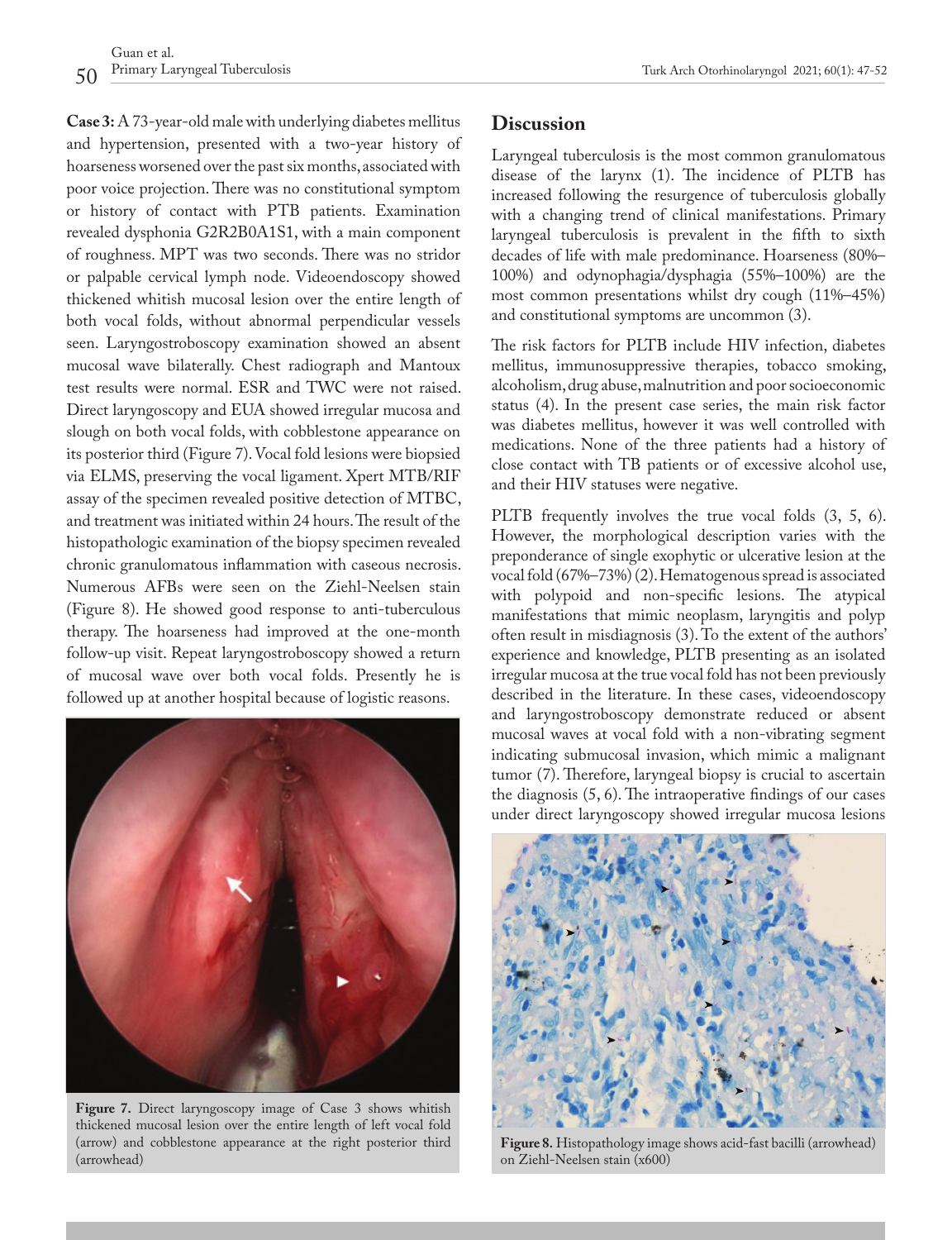ventricle. The incised mucosa was friable with slough seen, which is not typical of a glottic malignant lesion. Chronic inflammatory disorders such as laryngeal tuberculosis therefore must be excluded in such cases since tuberculosis is endemic in this region. Subepithelial incisional biopsy of the vocal fold lesion was performed using microlaryngeal instruments, preserving the vocal ligament underneath. The specimens were sent for histopathological examination and tuberculous investigations including Mycobacterium culture and Xpert MTB/RIF assay.

The routine workup for PTB, such as chest radiography, sputum examination, Mantoux test and serum ESR is unremarkable in PLTB, as demonstrated in our cases. Conventional chest radiograph remains as the initial imaging modality for pulmonary TB screening. Computed tomography of the thorax is not a routine investigation for PLTB if the chest X-ray shows normal findings (8). PLTB was diagnosed essentially based on tissue biopsy specimens that were sent for histopathological examination and mycobacterial culture. However, only 34% of HPE results of PLTB demonstrated chronic granulomatous inflammation with caseous necrosis, which is pathognomonic of TB (3). In two out of three of our cases, the Ziehl-Neelsen stain

on histopathology specimen was negative (Table 1). This finding is consistent with the literature where 40%–100% of the PLTB tissue biopsies were negative for AFB on Ziehl-Neelsen stain due to its paucibacillary nature (9). Standard mycobacterium culture has moderate sensitivity and specificity for extrapulmonary TB and it takes up to six weeks for MTBC to grow (10). In all three of our cases, the diagnosis was inconclusive at the initial stage due to the atypical endoscopic laryngeal features and negative PTB investigations. The treatment could be initiated only when confirmatory result was obtained from HPE or mycobacterial culture. In our center, the finalized HPE report turnaround time is usually two weeks. However, the result of positive Xpert MTB/RIF assay that detects MTB DNA in the biopsy tissue within hours has helped for the rapid definitive diagnosis of PLTB. As a result, it helped to avoid delays in diagnosis and enabled timely commencement of the antituberculous therapy.

The Xpert MTB/RIF assay is an automated cartridge-based nucleic acid amplification test for the rapid identification of MTB DNA and rifampicin resistance. The result would be ready in less than two hours using real-time polymerase chain reaction (11). The rapid identification of a drug resistant variant is extremely beneficial as the conventional drug susceptibility test takes longer than two months (12).

| treatment outcomes    |                                       |                                                                          |                                                                                                        |                                                                                             |                       |                                   |                                          |                                                                       |
|-----------------------|---------------------------------------|--------------------------------------------------------------------------|--------------------------------------------------------------------------------------------------------|---------------------------------------------------------------------------------------------|-----------------------|-----------------------------------|------------------------------------------|-----------------------------------------------------------------------|
| Case (Age/<br>gender) | Comorbidities                         | Presenting<br>symptoms                                                   | Video endoscopy and<br>laryngo-stroboscopic<br>findings                                                | HPE result of<br>VF biopsy                                                                  | AFB<br>on ZN<br>stain | Serum<br>ESR,<br>TWC,<br>CXR, TST | <b>Xpert</b><br>MTB/<br><b>RIF</b> assay | Treatment<br>outcome                                                  |
| Case 1<br>(31/F)      | None                                  | Hoarseness,<br>voice fatigue,<br>dry cough for 1<br>month                | Irregular mucosa and<br>cobblestone appearance<br>of right VF, mucosal<br>wave absent                  | Chronic<br>granulomatous<br>inflammation                                                    | Neg                   | Normal                            | <b>MTB</b><br>detected                   | Hoarseness<br>improved, VF<br>mucosal wave<br>returned at 2<br>months |
| Case 2<br>(70/M)      | DM, HPT,<br>ex-chronic<br>smoker, LPR | Hoarseness and<br>dry cough for 1<br>month                               | Irregular mucosa and<br>slough at right VF,<br>mucosal wave absent                                     | Chronic<br>granulomatous<br>inflammation,<br>Langhans<br>multinucleated<br>giant cells seen | Neg                   | Normal                            | <b>MTB</b><br>detected                   | Disseminated<br>TB (PTB, TB<br>meningitis),                           |
|                       |                                       |                                                                          |                                                                                                        |                                                                                             |                       |                                   |                                          | ALTE with poor<br>neurological<br>recovery                            |
|                       |                                       |                                                                          |                                                                                                        |                                                                                             |                       |                                   |                                          | Long-term PPV<br>via tracheostomy                                     |
| Case 3<br>(73/M)      | DM, HPT                               | Worsening<br>hoarseness<br>with poor voice<br>projection for 6<br>months | Whitish mucosal<br>lesion with cobblestone<br>appearance, involving<br>both VF, mucosal wave<br>absent | Chronic<br>granulomatous<br>inflammation<br>with caseous<br>necrosis                        | Pos                   | Normal                            | <b>MTB</b><br>detected                   | Hoarseness<br>improved, VF<br>mucosal wave<br>returned at 2<br>months |

**Table 1. Summary of patient characteristics, presenting symptoms, video laryngostroboscopic findings, investigation results and** 

F: Female, M: Male, DM: Diabetes mellitus, HPT: Hypertension, LPR: Laryngopharyngeal reflux, VF: Vocal fold, HPE: Histopathology, AFB: Acid fast bacilli, ZN: Ziehl-Neelsen, Neg: Negative, Pos: Positive, ESR: Erythrocyte sedimentation rate, TWC: Total white cell count, CXR: Chest X-ray, TST: Tuberculin skin test, MTB: *Mycobacterium tuberculosis*, TB: Tuberculosis, ALTE: Acute life-threatening event, PPV: Positive pressure ventilation